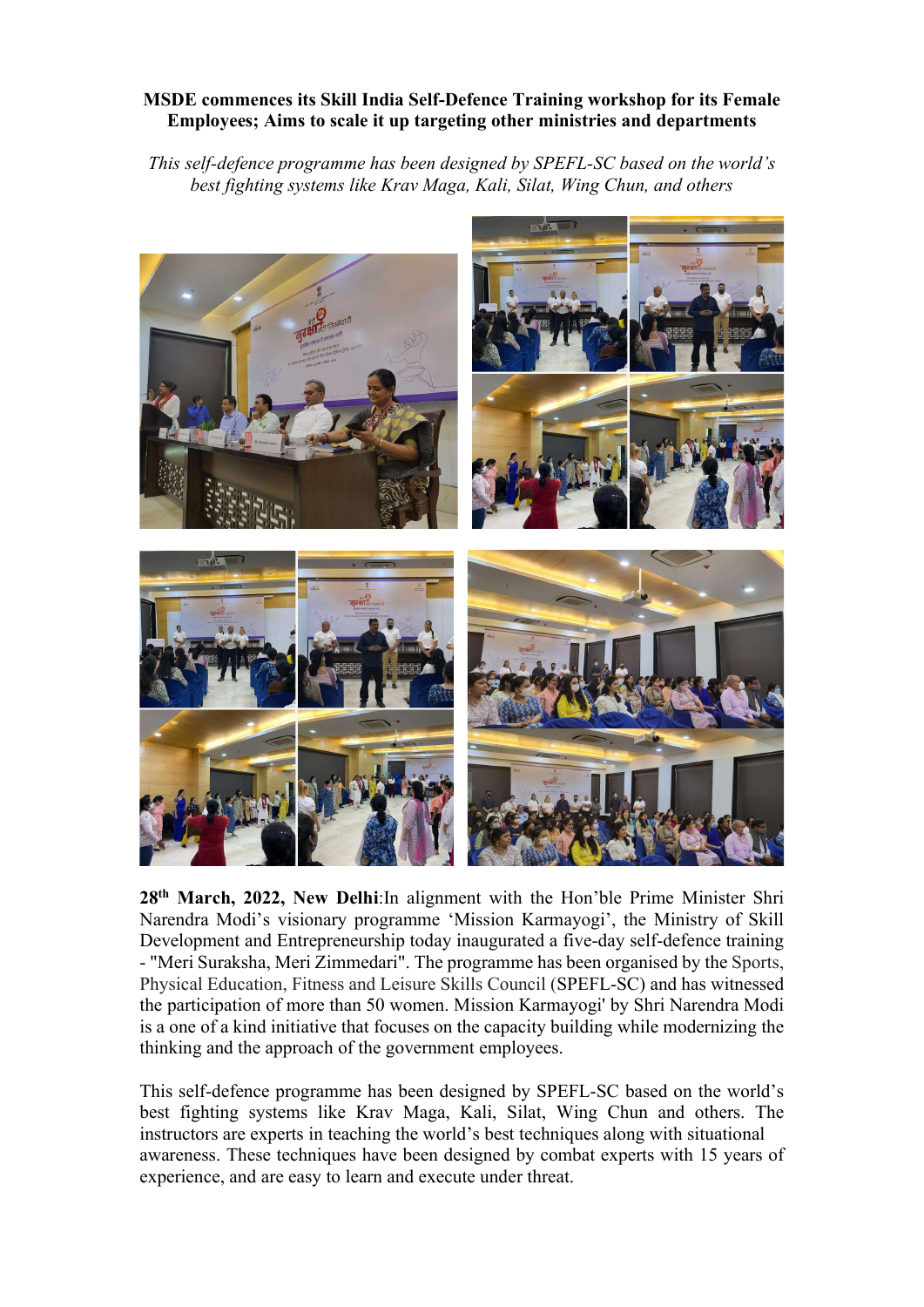While explaining the importance of such workshops, Shri Rajesh Aggarwal, Secretary, Ministry of Skill Development and Entrepreneurship, said, "Women's safety is the government's top priority, and with this self-defence programme, we hope to encourage women to enroll in such training modules to protect themselves from any kind of assault or threat. The ministry is committed to establishing platforms where women can learn how to defend themselves from self defence experts. Furthermore, it is critical to create a safer environment for women in order to ensure the safety and integrity of the country's female workforce, and this is a small step in the right direction. We hope this pilot is a successful one and we are able to take these sessions to other ministries, departments, schools and organisations in a more structured and outcome based workshop."

Commenting on the initiative, Mr Tahsin Zahid, CEO, Sports, Physical Education, Fitness & Leisure Skills Council, said, "A safer environment for women is the need of the hour, initiatives like these are the step in the right direction. Selfdefence should be encouraged among women to ensure that they are self-reliant when it comes to defending themselves in an event of a threat."

One of the women employees, expressed her gratitude for the workshop, "Selfdefence skills are vital for everyone, especially for working women like us. Knowing that we have the capacity to defend ourselves makes us feel secure and self-reliant. It has been an enriching experience for all of us."

On the backdrop of an increase in crime against women, learning self-defence skills is the need of the hour for women to safeguard themselves. Being cautious is the key to being safe. Learning self-defence techniques will help women in becoming more aware, cautious and equipped in times of danger against these criminals. It will also help in mitigating the number of crimes against women.

The training programme is aimed at equipping women with a safeguard mechanism to tackle threatening situations. The goal is to empower and enable them to protect themselves against real-life scenarios such as sexual assaults, kidnapping, molestation, bullying etc. The participants in the self defence programme are being taught to tackle multiple assault situations, especially mugging. Moreover, women are also being trained to counter knife and pistol-driven attacks with day-to-day objects that could be used as weapons against a potential killer. Furthermore, the training also includes tips on the defence against slaps, punches, street smartness and the usage of the Nirbhaya Self Defence Kit.

The training programme was inaugurated by Shri Rajesh Aggarwal, Secretary, MSDE in the presence of Ms Anuradha Vemuri, Joint Secretary, MSDE, Shri Atul Kumar Tiwari, Additional Secretary, MSDE, Ms Prabha Sharma, Under Secretary, MSDE and Shri Tahsin Zahid, CEO, Sports, Physical Education, Fitness & Leisure Skills Council (SPEFL-SC)

With initiatives like these, MSDE is actively progressing towards creating a safer work environment for women. Additionally, to equip the participants with safety gear, the Nirbhaya Self Defence Kit will also be distributed to all participants along with the participation certificate.